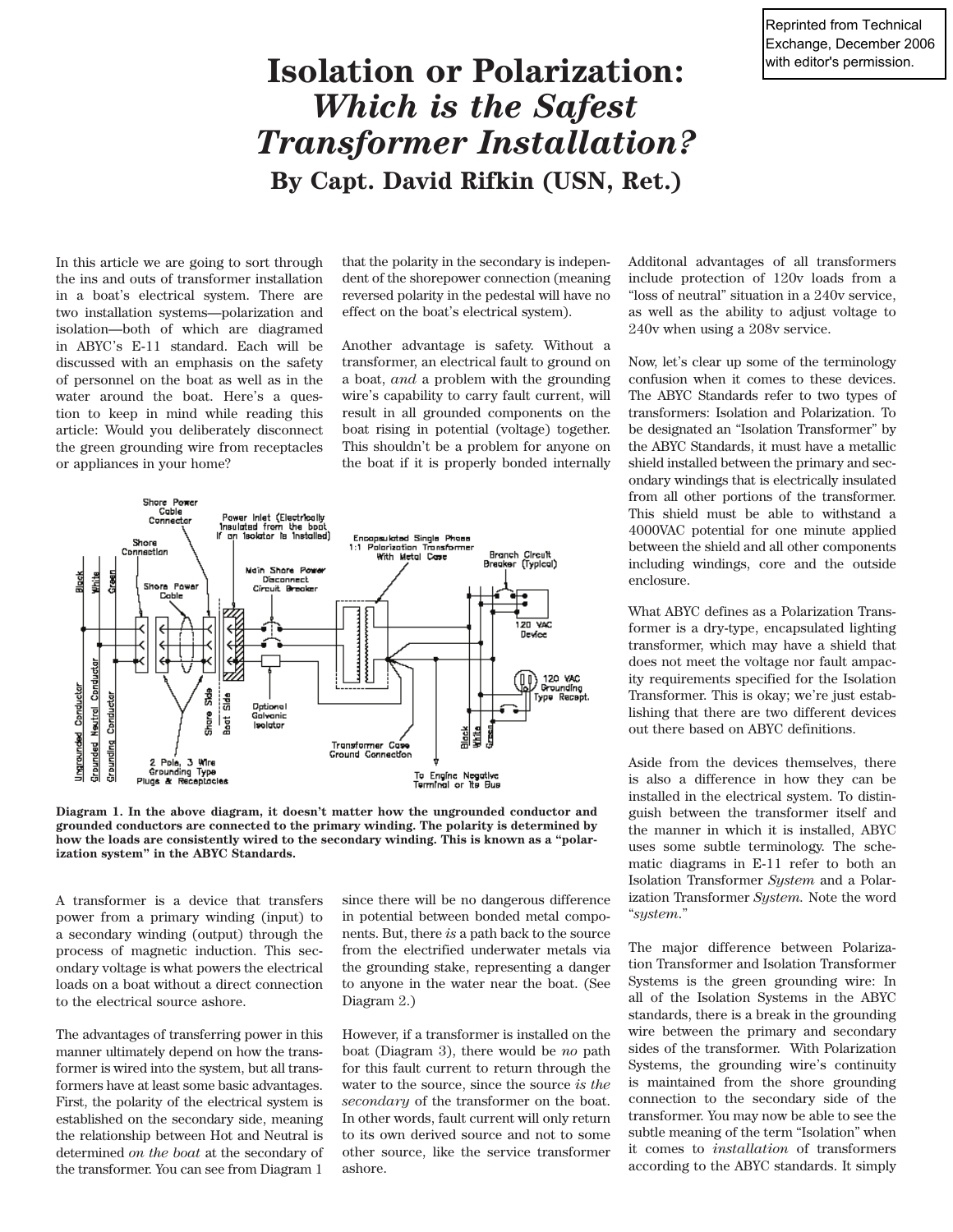## AC Ground Fault With Broken Ground



**Diagram 2. In this case with a ground fault and an open grounding connection to the shore transformer, a water path for fault current exists. This water current is seeking return to its own source ashore.**

AC Ground Fault With Broken Ground



**Diagram 3. In this case there is also a ground fault and an open grounding connection to the secondary of the transformer. Notice that there is no water current path. Even though the underwater metals will rise in potential, there is no path for current to flow back to its own source, in this case the secondary winding of the boat transformer. There is no fault current flow in the grounding wire to the shore transformer either because the shore transformer is not its source.**

means that the shore grounding system is isolated from the boat grounding system.

Another important point: The grounding connection between a source and a load is there for one reason; to provide a low impedance (resistance) path for fault currents to flow back to the source to reduce touch potentials and cause a device to

interrupt power to the faulted circuit. This is how we provide for personnel safety during equipment operation. Note that the terms grounding and bonding are often used interchangeably. To be technically precise, a grounding wire refers to a connection to earth itself (e.g. through a ground stake) while a bonding wire connects metal enclosures of electrical equipment together which includes the green wire normally referred to as the "grounding wire."

The logical question: Why design a setup that intentionally breaks the safety grounding connection?

The answer: To prevent the flow of galvanic DC currents between the boat and dock grounding systems, which can result in excessive sacrificial anode usage and corrosion of underwater metals. *When the grounding wire continuity is broken, safety is sacrificed for the sake of corrosion protection.* Here is but one of many examples of how safety is adversely affected by an Isolation Transformer System*.* Please refer to Diagram 4 above and the following paragraph.

In Diagram 4, let's suppose that a fault occurs such that the transformer's case becomes energized from the primary side ungrounded (hot) conductor. (Based on conversations with a senior electrician at Ward's Marine Electric, it is not uncommon to find loose connections to the primary, or chafed primary conductors, such that the primary conductor may fault to the transformer case). With this fault, there is no *effective* path for fault current to flow in a grounding wire back to the source ashore. The fault current cannot travel in the secondary grounding wire back to the secondary since the ultimate source is the transformer ashore, not the secondary winding of the transformer on the boat. Remember, current will only flow back to its own source.

Also, if the transformer case goes up in potential (voltage) from a primary-to-case fault, look at what's also attached to this case: All the underwater metals attached to the engine negative ground! Now there *is* a path back to the source ashore, and yes, again, it's through the water. This is because the source of the fault current is the transformer ashore, and this fault current's only path back to its origin ashore is through the water. In this situation, there is a significant danger to anyone in the water (particularly in freshwater; the topic of a future article…) and to anyone in the boat who gets between something attached to this grounding system and something that's making contact with the water and not bonded to the system (e.g. an isolated engine block or shaft).

Now look at this same fault (the primaryto-case fault discussed above) as it might occur in Diagram 1 (the Polarization System). Can you see how the fault current will now be carried directly back to the source ashore via the green grounding wire? This will likely cause a circuit breaker on the primary side to trip, cutting power to the electrical fault. *This is the main reason*